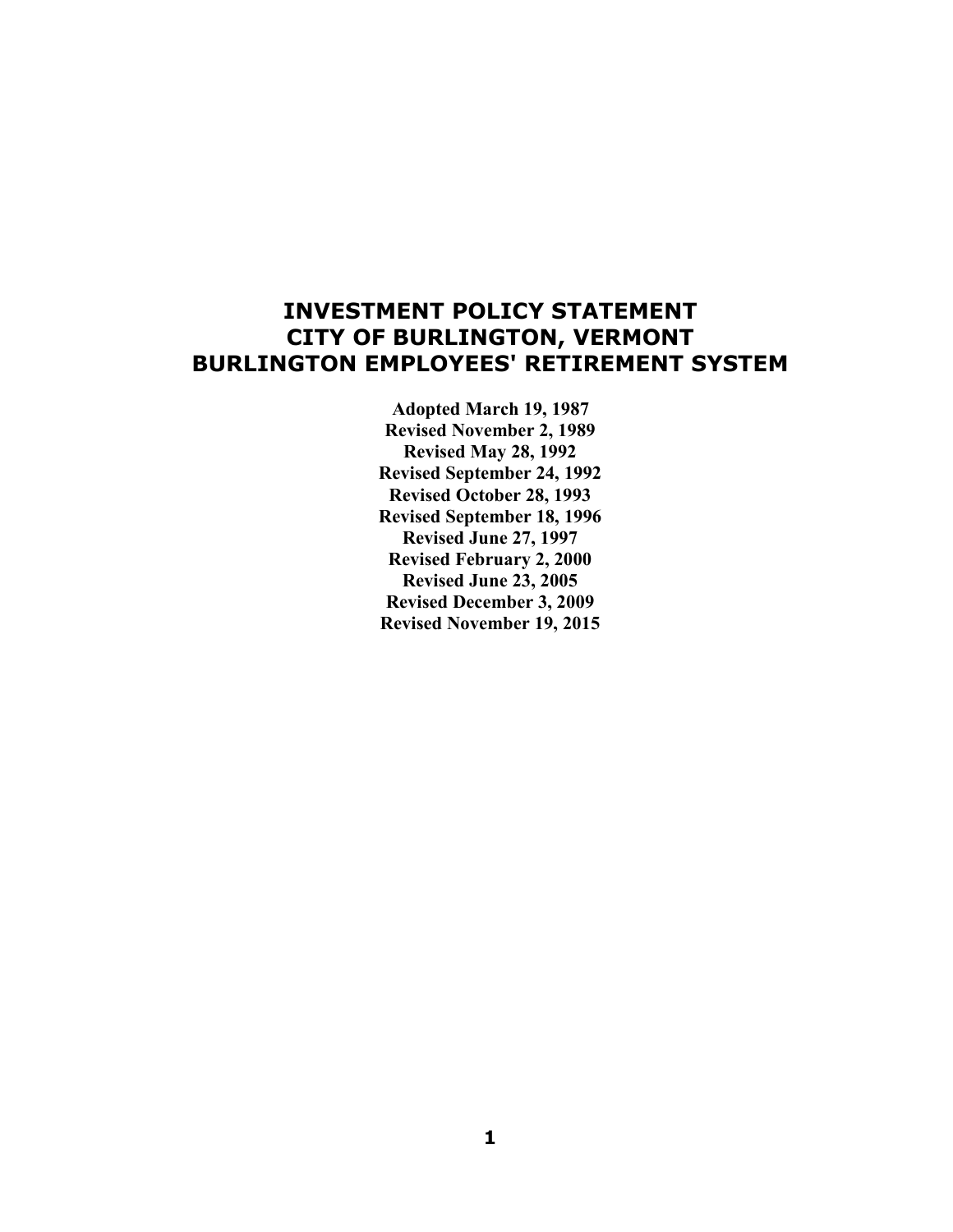## **I. OVERVIEW**

The Burlington Employees' Retirement System ("BERS" or the "Plan") is a defined benefit pension plan established to provide retirement benefits to participants in accordance with the benefit structure adopted by the City of Burlington, Vermont.

The Plan is governed by Chapter 24 of the City of Burlington Code of Ordinances as authorized by Title VII of the City of Burlington Charter.

This Investment Policy Statement (the "IPS") shall establish the process to be followed in making and executing investment policy. The various outcomes of this process -- the assumed investment return, asset allocation, and measurement criteria -- shall be included in the investment addendum.

This IPS amends, supersedes and restates in its entirety all prior BERS Investment Policy Statements.

#### **II. STANDARDS AND DUTIES**

#### **A. Fiduciary Standards**

Assets of BERS shall be managed in a manner consistent with fiduciary standards. Investments shall be made with the care, skill, and diligence that a prudent person would use in achieving the aims outlined in this IPS.

#### **B. Board Duties**

The Board has the responsibility of establishing and maintaining policies governing management of BERS' financial assets (the "Fund"), including:

- 1. Setting of investment policy;
- 2. Choosing an asset allocation to balance risk and return;
- 3. Selecting and evaluating professionals to manage those assets;
- 4. Communicating guidelines to those professionals.
- 5. Monitoring performance of the plan.

#### **III. INVESTMENT GOAL**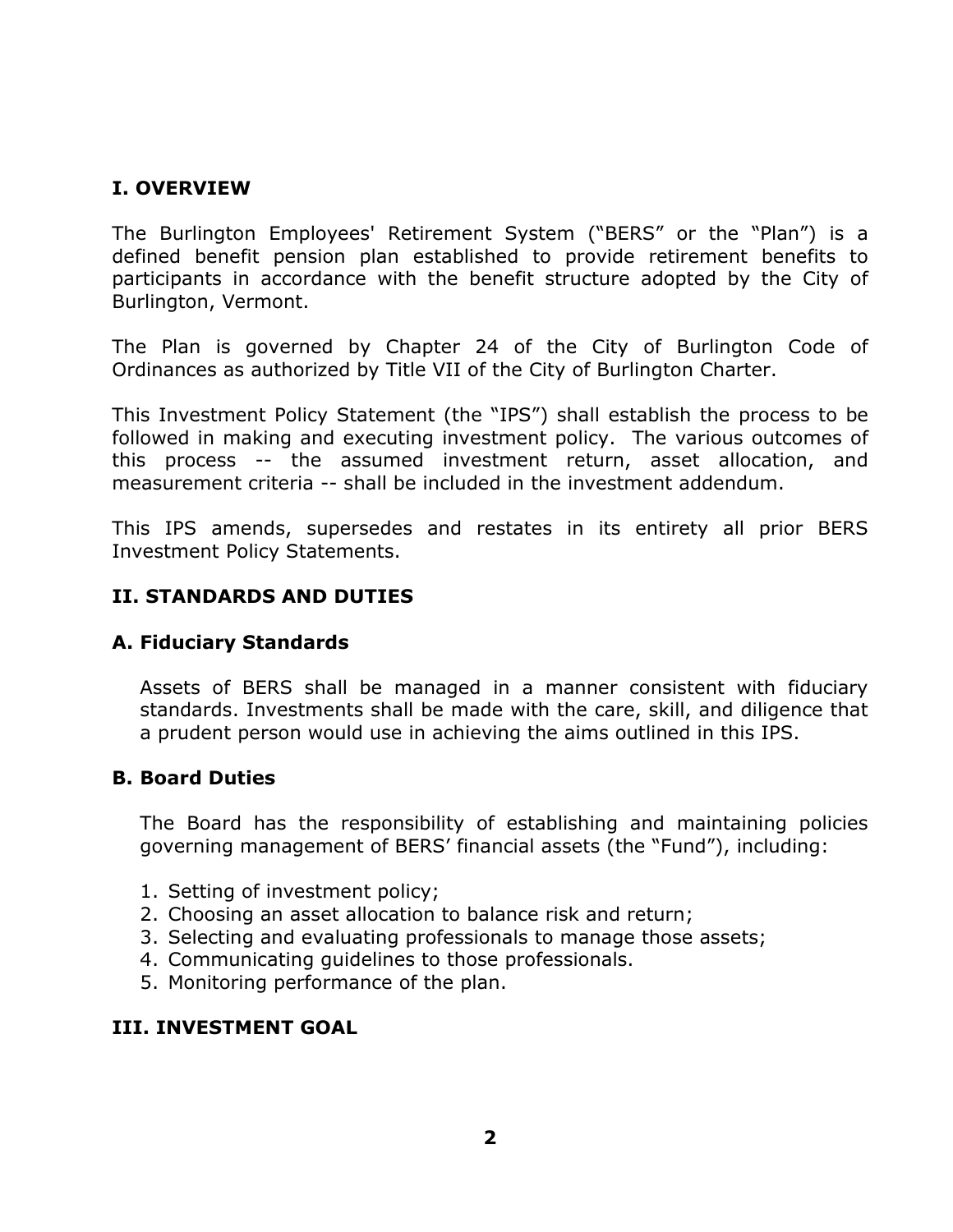The long-term goal of the portfolio is to earn the actuarial return assumption net of fees over a long period of time such as 20 years while assuming only as much risk as the Board believes is needed to achieve that return.

The following philosophy should be followed in pursuing that goal:

## **A. Philosophy**

- 1. Adhere to a long-term perspective;
- 2. Align strategy with goals and risk tolerance;
- 3. Maintain consistent exposure to the capital markets;
- 4. Use simple investment structures that the Trustees understand;
- 5. Minimize investment costs.

The following strategy should be followed in implementing this philosophy:

#### **B. Implementation Strategy**

- 1. Diversify;
- 2. Focus primarily on asset allocation;
- 3. Rebalance to targets, selling on strength and buying on weakness;
- 4. Emphasize index management;
- 5. Keep manager and asset turnover low.

## **IV. INVESTMENT GUIDELINES**

The Trustees understand that should Burlington choose to invest in a commingled fund, the investment policies governing that fund take precedence over the policies in this IPS. When investing in any commingled structure, the Trustees should consider whether those guidelines are sufficiently compatible with BERS own goals.

Should the Trustees decide to invest in any individual account that must conform to standards set forth in this IPS, those standards shall be set forth in the manager's contract and attached to this IPS following the Investment Addendum.